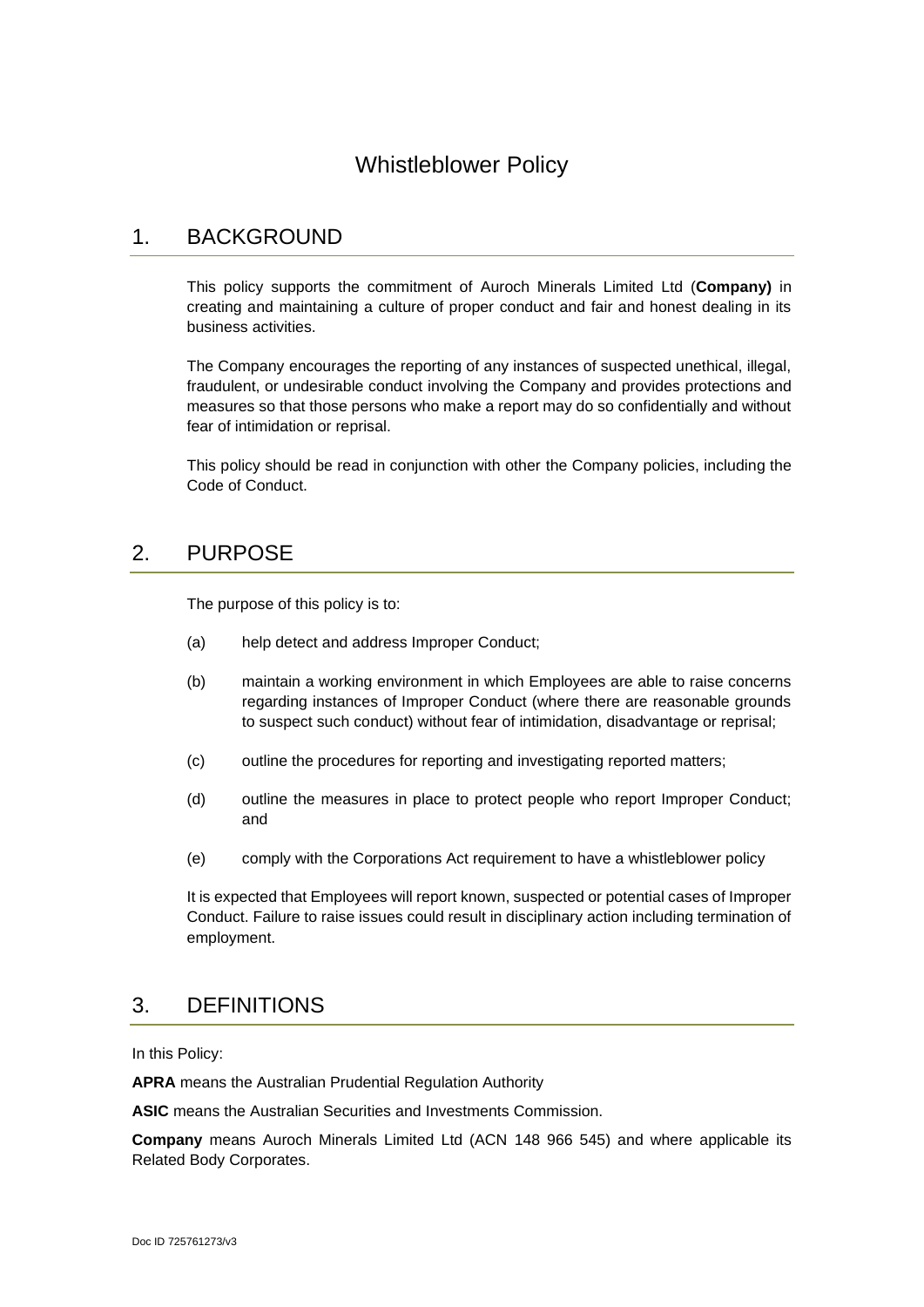**Corporations Act** means the *Corporations Act 2001* (Cth) as amended or modified from time to time.

**Employee** means any employee, director, contractor or consultant of the Company.

**Improper Conduct** means conduct that is illegal, unacceptable or undesirable, or the concealment of such conduct. It includes, but is not limited to, conduct that:

- (a) is against the law or is a failure by the Company to comply with any legal obligation;
- (b) is dishonest, fraudulent or corrupt;
- (c) is potentially damaging to the Company, an Employee or a third party, including unsafe work practices, environmental damage, health risks or substantial wasting of corporate resources;
- (d) is misleading or deceptive conduct of any kind, including questionable accounting or financial reporting practices;
- (e) involves bullying, harassment or discrimination; or
- (f) is unethical or breaches the Company's policies, protocols or codes of conduct.

**Reasonable Grounds** means that a reasonable person in your position would also suspect the information indicates Improper Conduct.

**Related Bodies Corporate** has the meaning given in section 50 of the Corporations Act.

**Section** means a section of this policy.

**Whistleblower Protection Officer** means a person nominated by the Company whose key responsibilities include protecting Disclosing Persons who report concerns under this policy. The current Whistleblower Protection Officer nominated by the Company will be the Company Secretary.

### 4. REPORTING PROCEDURE

#### 4.1 **Who is covered by this Policy?**

This Policy applies to reports of Improper Conduct which are made by individuals who are, or have been, any of the following:

- (a) a director, officer or employee of the Company;
- (b) a contractor or supplier of the Company;
- (c) an employee of a contractor or supplier of the Company;
- (d) an individual who is an associate of the Company, for example a director of a related company of the Company; and
- (e) a relative, dependent or spouse (or that spouse's dependents) of an individual referred to at (a) to (d) above.

In this policy, each person in the categories listed above is referred to as a "**Disclosing Person**".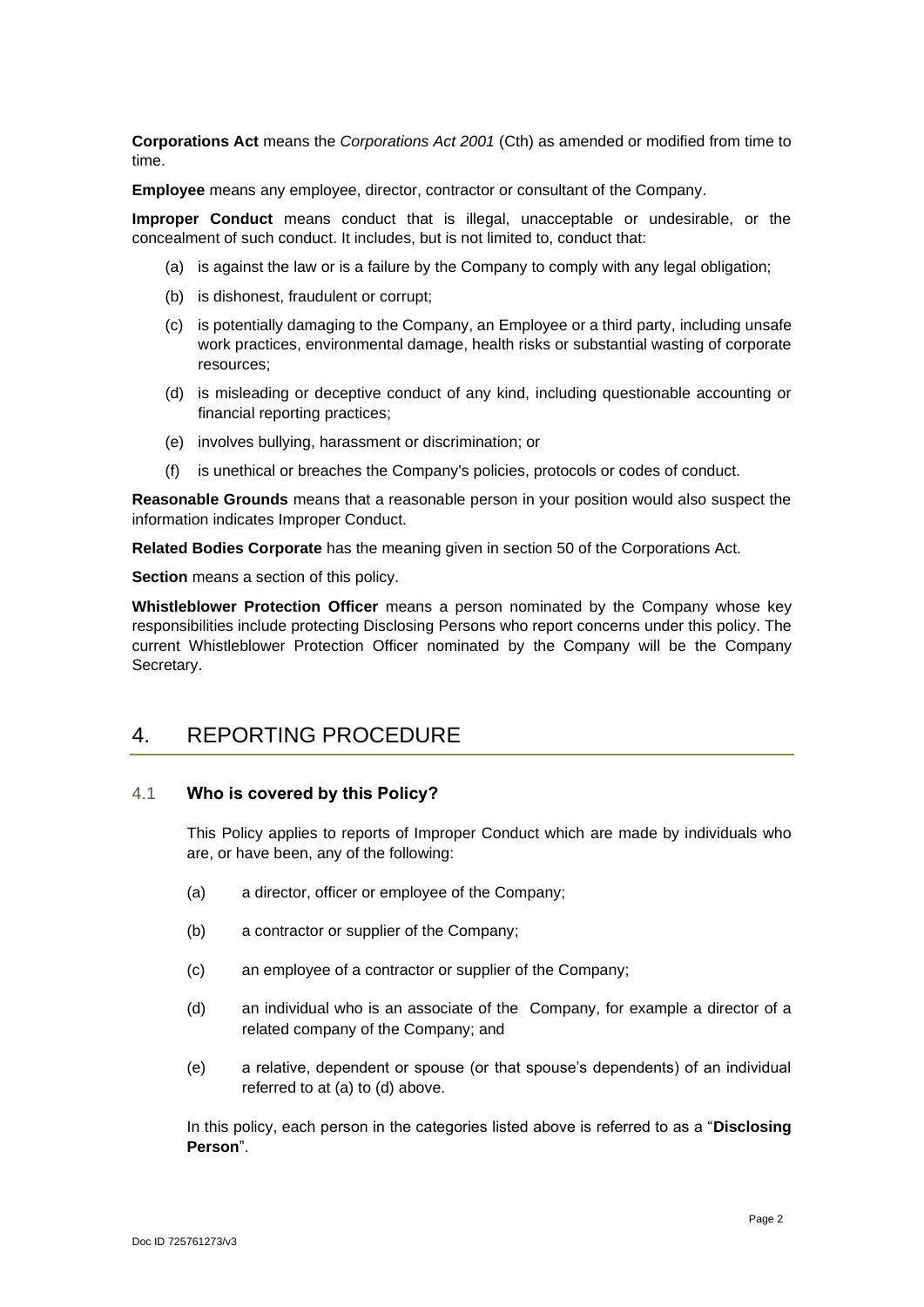#### 4.2 **To whom can a report of Improper Conduct be made?**

The law gives certain protections to a Disclosing Person who reports Improper Conduct on Reasonable Grounds to:

- (a) ASIC;
- (b) APRA (although that is unlikely to be relevant given the nature of the Company's business);
- (c) the ATO (for Improper Conduct relating to tax matters);
- (d) a Commonwealth authority specified in regulations (at present no authority has been specified); or
- (e) an "eligible recipient" as listed below.

An eligible recipient is:

(a) any person authorised by the Company to receive disclosures of Improper Conduct that may qualify for protection. the Company authorises the nominated Whistleblower Protection Officer listed below:

#### **Company Secretary**

James Bahen

T: +61 8 6166 2950

E: jbahen@aurochminerals.com

- (b) an external auditor or actuary of the Company; and
- (c) a senior manager or officer of the Company.

#### 4.3 **Legal advice and communicating with a lawyer**

Before or after making a report of Improper Conduct, a Disclosing Person is entitled to discuss their concerns about Improper Conduct with their lawyer and get legal advice from a lawyer about how the whistleblower laws apply to them. Generally, the legal protections referred to below also apply to such communications between a Disclosing Person and their lawyer.

#### 4.4 **Public interest and emergency disclosures to a journalist or Member of Parliament**

Protections for public interest and emergency disclosures only apply if a Disclosing Person has first made a report of Improper Conduct to a Commonwealth agency and does not apply if a report has only been made to an "eligible recipient".

(a) Public Interest disclosures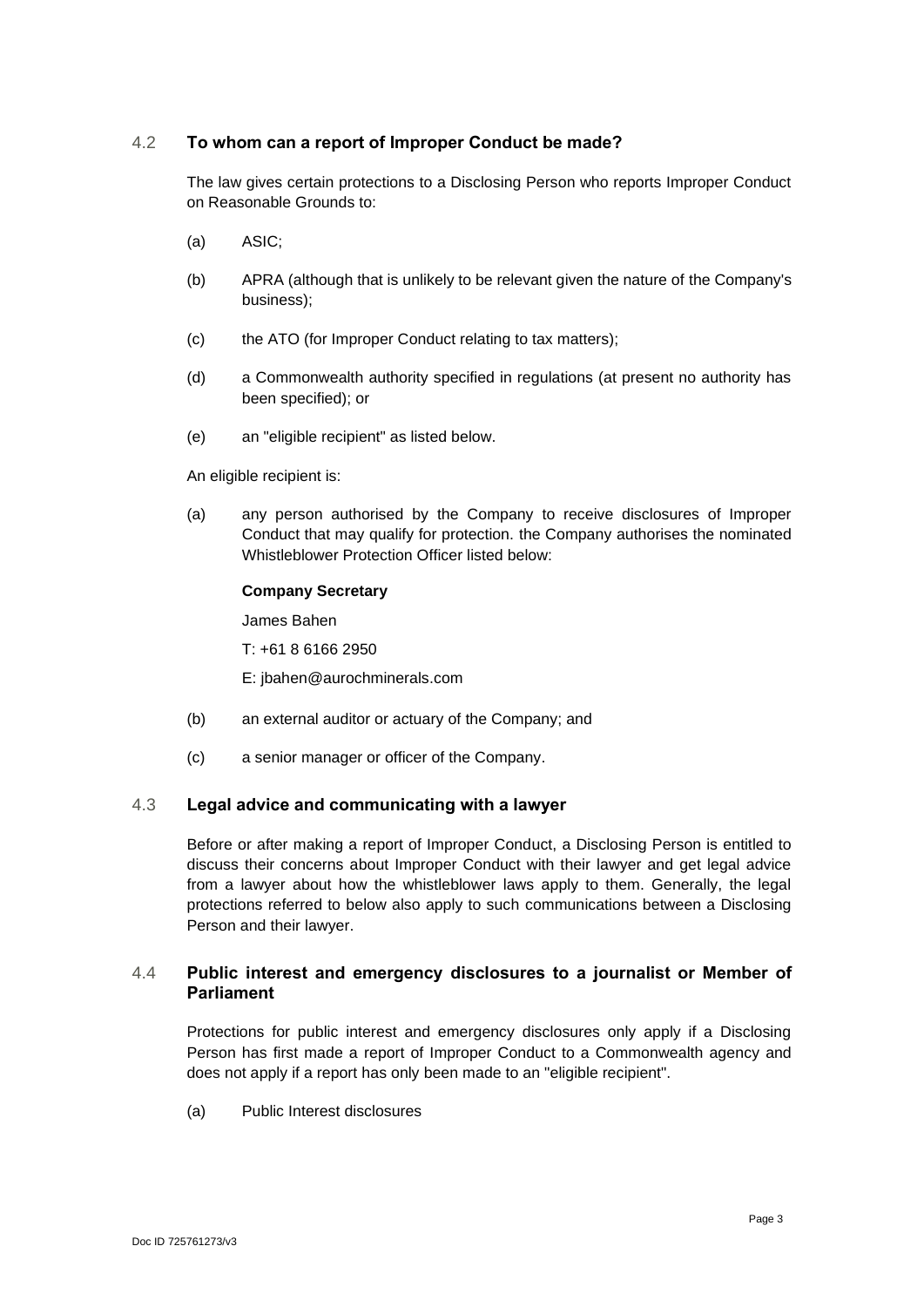- (i) a Disclosing Person has made a report of Improper Conduct to one of the Commonwealth agencies specified in Section 4; and
- (ii) at least 90 days have passed since making the report; and
- (iii) the Disclosing Person does not have reasonable grounds to believe that action is being taken on the report and reasonably believes that further disclosure is in the public interest; and
- (iv) has given prior written notice to the relevant Commonwealth agency of his or her intention to make further disclosure,

then the Disclosing Person may make a report of the Improper Conduct to a journalist or Federal or State Member of Parliament. In this case, this further report will have the legal protections referred to in Sections 5 and 6 of this policy, provided it is limited to the information necessary to inform the recipient of the Improper Conduct.

(b) Emergency disclosures

A Disclosing Person will also have the legal protections referred to in Sections 5 and 6 of this policy if the person:

- (i) has made a report of Improper Conduct to a specified Commonwealth agency;
- (ii) has reasonable grounds to believe that the Improper Conduct concerns a substantial and imminent danger to any person's health or safety or to the natural environment;
- (iii) has given prior written notice to the relevant Commonwealth agency of his or her intention to make further disclosure; and
- (iv) makes a report to a journalist or Member of Parliament that is limited to the information necessary to inform the recipient of the substantial or imminent danger.

#### 4.5 **How to make a report to an eligible recipient**

Employees may report Improper Conduct to an eligible recipient by:

- (a) post to Suite 1, 295 Rokeby Road, Subiaco, WA 6008 (marked as private and confidential to the attention of the Employee's immediate manager or the Whistleblower Protection Officer); or
- (b) email; or
- (c) telephone.

If: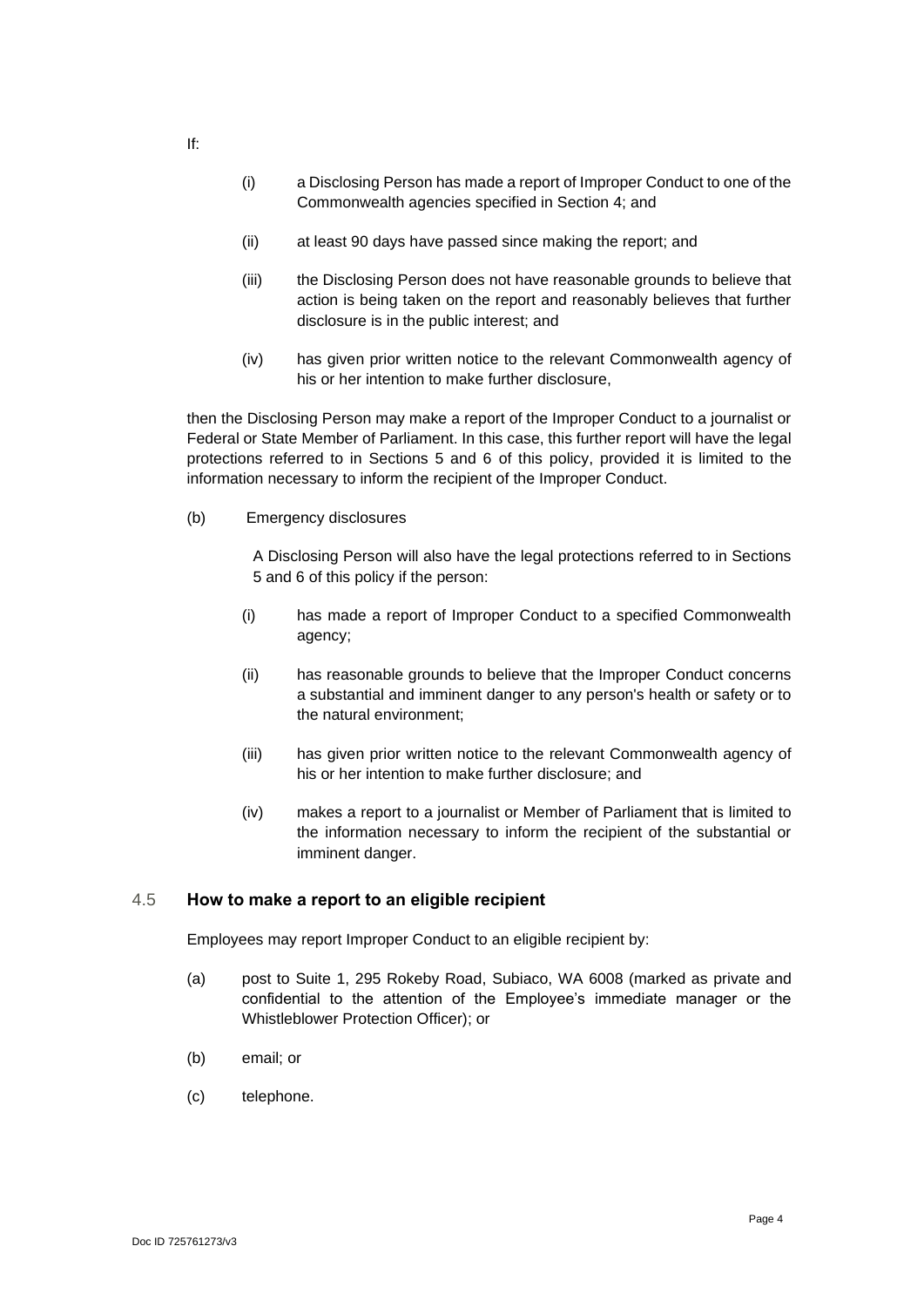The Disclosing Person may choose to remain anonymous (and will still have the same legal protections) or may disclose their name, which will be kept confidential subject to certain exceptions referred to in Section 5 of this policy.

#### 4.6 **What kind of conduct can you report under this policy?**

A Disclosing Person who reports Improper Conduct, whether made directly or anonymously, must have reasonable grounds to suspect that the information being disclosed about the Company concerns:

- (a) misconduct or an improper state of affairs or circumstances in relation to any entity within the Company; or
- (b) indicates that the Company or any of its officers or employees has engaged in conduct that:
	- (i) breaches the Corporations Act;
	- (ii) breaches other financial sector laws enforced by ASIC or APRA;
	- (iii) constitutes an offence against other law of the Commonwealth that is punishable by imprisonment for a period of 12 months; or
	- (iv) represents danger to the public or the financial system.

Examples of what may be disclosed include a breach of any legal or regulatory requirement, the Company Code of Conduct or any other Company policy, including, inter alia:

- (a) fraud, dishonesty or corruption;
- (b) negligence;
- (c) criminal offences;
- (d) financial loss to the Company, reputational damage or conduct otherwise detrimental to the Company's interests;
- (e) potential misconduct or an improper state of affairs or circumstances in relation to the Company's tax affairs;
- (f) failure to comply with legal obligations of the Company as a company listed on the ASX; and
- (g) unethical or corrupt conduct.

Legal protections apply in favour of a Disclosing Person even if the allegations he or she makes are wrong, provided that the Disclosing Person had Reasonable Grounds for making the allegations.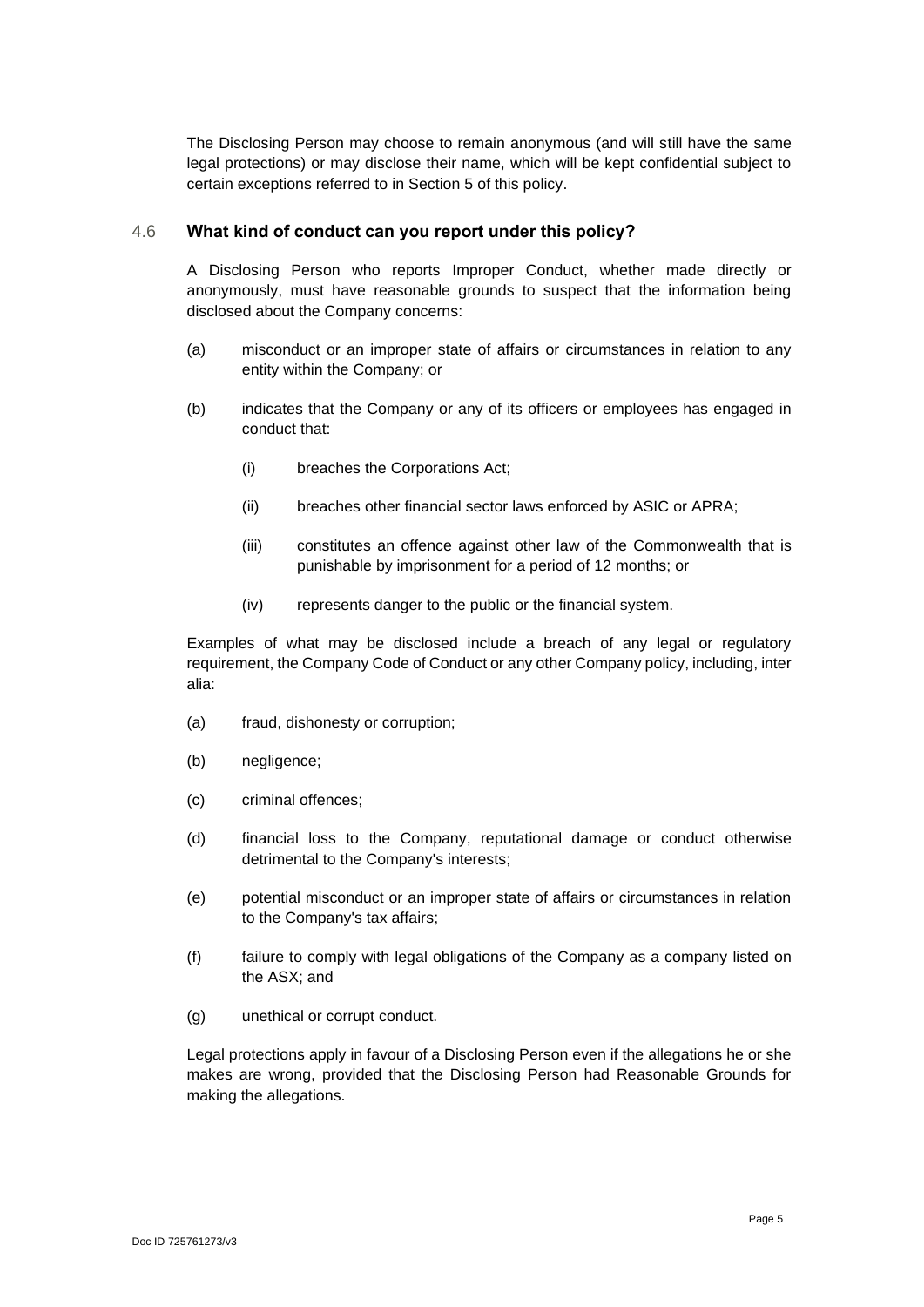#### 4.7 **What kind of conduct is not covered by this policy?**

Generally, disclosures that solely concern the Disclosing Person's personal work-related grievances do not qualify for protection under the Corporations Act.

Examples of disclosures regarding personal work-related grievances that may not qualify for protection under whistleblower laws and this policy include:

- (a) an interpersonal conflict between the Disclosing Person and another employee;
- (b) a decision relating to the engagement, transfer or promotion of the Disclosing Person;
- (c) a decision relating to the terms and conditions of engagement of the Disclosing Person; or
- (d) a decision to suspend or terminate the engagement of the Disclosing Person, or otherwise discipline the Disclosing Person.

However, a report about a personal work-related grievance may still be covered if it includes information about other Improper Conduct beyond the Disclosing Person's personal circumstances, or the Disclosing Person is being threatened with some detriment for making a report.

## 5. CONFIDENTIALITY AND ANONYMITY

Improper Conduct reports, whether made in the Disclosing Person's name or anonymously, will be kept confidential and details of the report, or the Disclosing Person, will only be released to those necessarily involved in the investigation, unless the Disclosing Person consents or the Company is obliged or allowed by law to disclose, such as disclosures to ASIC, the Australian Federal Police, or a legal practitioner for the purpose of obtaining advice about the application of the Disclosing Person's protections.

The Company will ensure that any records relating to a report of Improper Conduct are stored securely and confidentially and are able to be accessed only by the Company employees who are authorised to access the information for the purposes of the investigation.

Unauthorised disclosure of:

- (a) the identity of the Disclosing Person who has made a report of Improper Conduct; or
- (b) information from which the identity of the reporting person could be inferred,

may be an offence under Australian law and will be regarded as a disciplinary matter.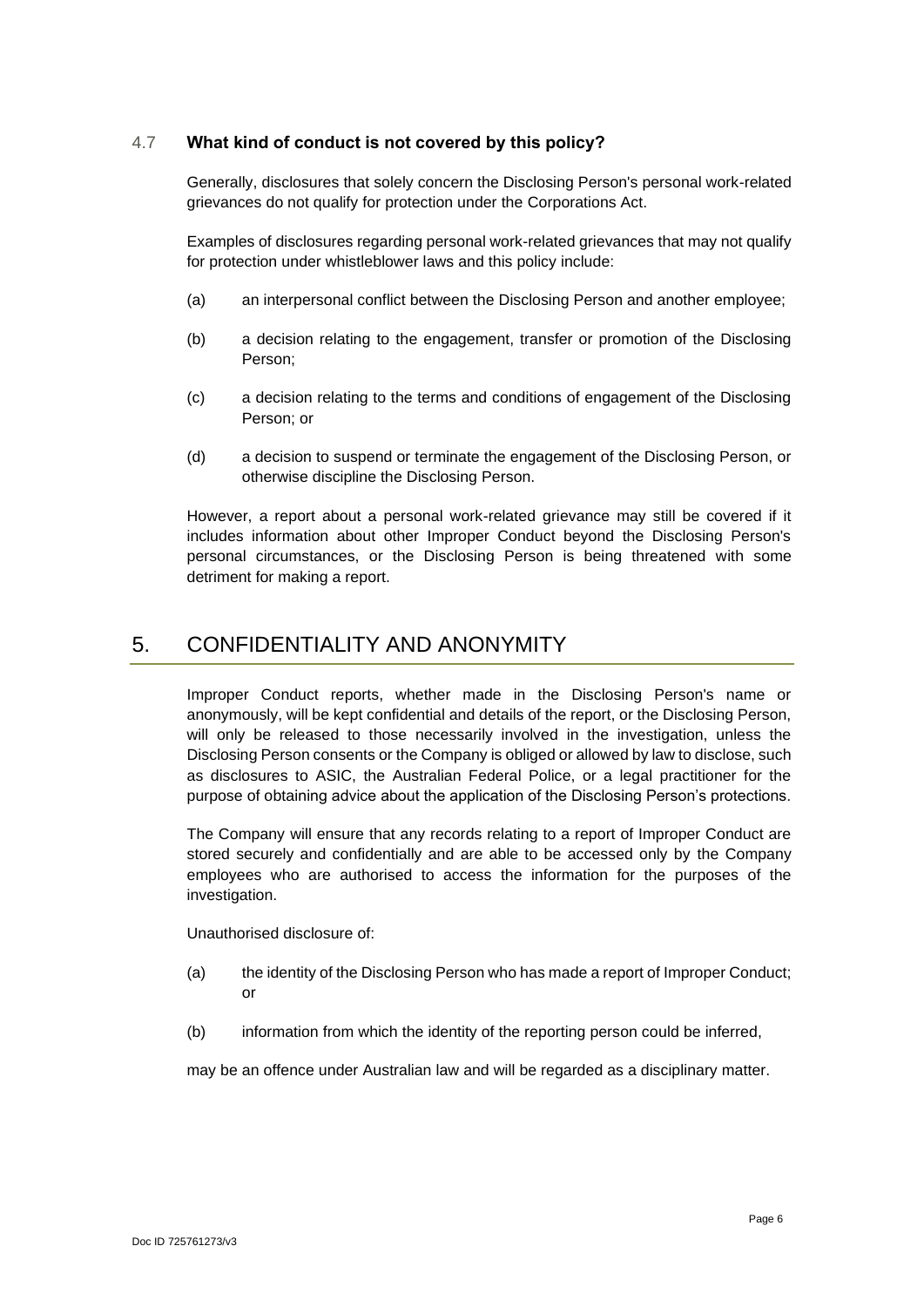## 6. PROTECTIONS AND SUPPORT

The Company is committed to protecting and respecting the rights of any Disclosing Person who reports Improper Conduct in accordance with this policy.

The Company will not tolerate any reprisals against any person suspected of making a report of Improper Conduct, or against that person's colleagues, employer (if a contractor), relatives or any other person where the reason for the detrimental conduct relates to the suspicion that a Disclosing Person has made a report of Improper Conduct.

Any such retaliatory action may be an offence and will be treated as serious misconduct and will be dealt with in accordance with the Company's disciplinary procedures.

In addition to the above, under Australian law, a Disclosing Person who has reasonable grounds for suspecting that Improper Conduct has taken place, and who reports the matter to an appropriate person or agency as referred to in Section 4, may be entitled to additional legal protections in certain circumstances, including:

- (a) they may be protected from civil, criminal or administrative legal action for making the report;
- (b) no contractual or other right may be exercised against the Disclosing Person for making the report;
- (c) the information they provide may not be admissible in evidence against them in legal proceedings (unless they have provided false information); and
- (d) anyone who causes or threatens to cause detriment to a Disclosing Person in the belief or suspicion that a report has been made, or may have been made, proposes to or could be made, may be guilty of an offence and may be liable to pay damages to the Disclosing Person for any loss suffered by him or her as a result.

# 7. INTERNAL INVESTIGATION PROCEDURE

Whether an internal investigation is required, and the investigation processes undertaken, will vary depending on the precise nature of the alleged Improper Conduct. Any investigation will be conducted in a manner that is fair and objective to all people involved. The time that an investigation takes will depend on the particular facts of each case but the Company will conduct any internal investigation as quickly as practicable.

The Whistleblower Protection Officer is responsible for investigating Improper Conduct reports made under the Whistleblower Policy. The Whistleblower Protection Officer has access to independent financial, legal and operational advisors as required, and for serious matters, will be assisted by the Board of the Company.

An investigation will generally involve making enquiries and collecting evidence for the purpose of assessing whether the Improper Conduct report can be substantiated.